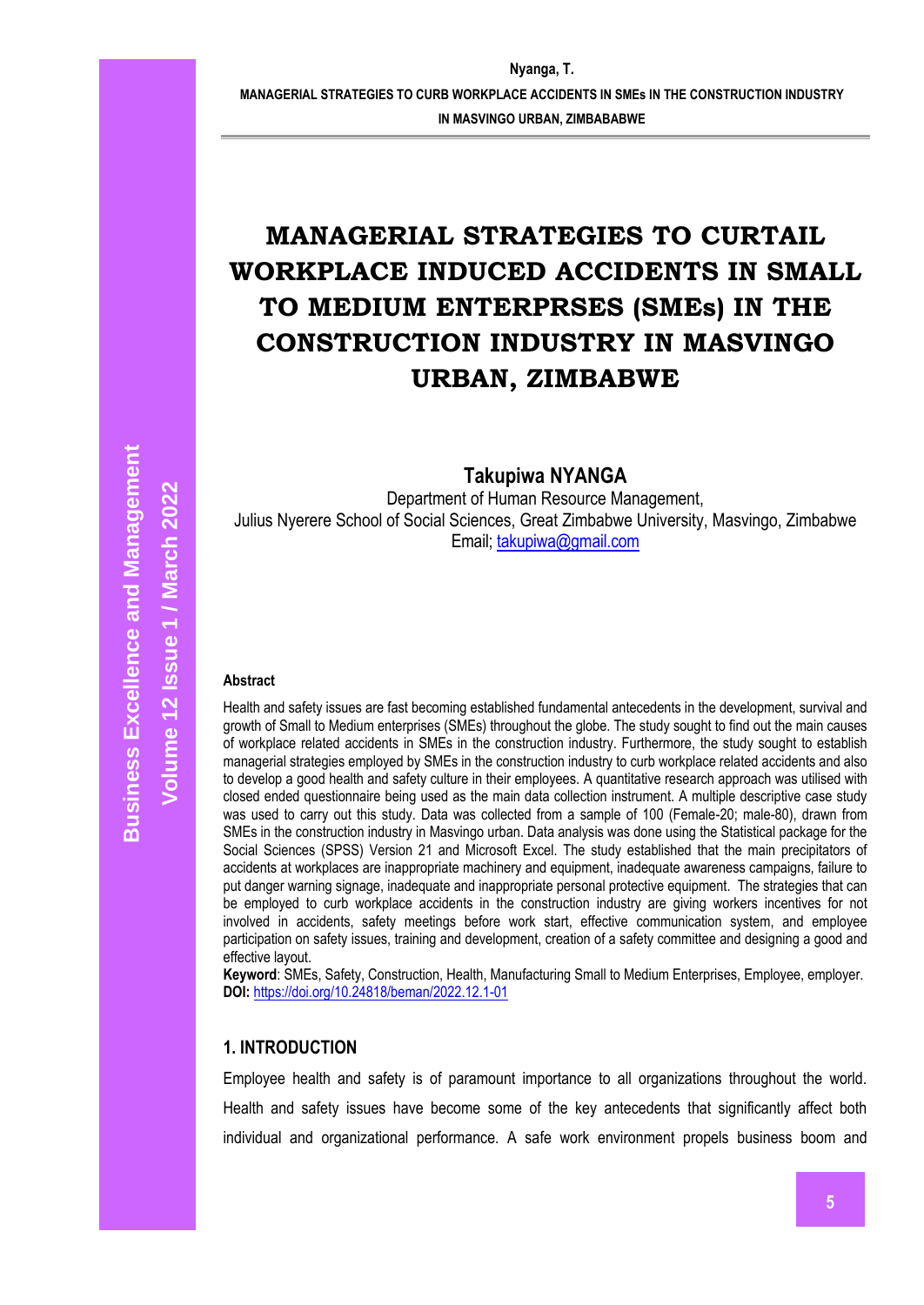prosperity since employees will be health, motivated and prepared to exert their energy towards the realization of organizational goals. Developing a health and safety culture in employees goes a long way in achieving the health and safety goals of an organization (Nyanga & Sibanda 2020). Studies (Mpedi and Nyenti, 2016, Nyanga and Sibanda 2020) have shown that there are inherent deficiencies and shortcomings in the health safety systems put in place by various organizations. Nyanga and Sibanda (2020) further argued that there is need for health and safety culture to be developed in the extractive industries, construction and agro-food sectors where accidents are more frequent and severe. The ever increasing number of accidents at workplaces has ignited many industries around the world to show an increasing interest in the concept of safety culture as a means of reducing the potential for large scale disasters and accidents associated with routine tasks (Arkson and Hadikusumo, 2007). A study conducted by Alhajeri, (2011) entitled the awareness and development of an `appropriate' safety culture established various ways of propelling a health and safety culture in various organisations. Other studies (Cox and Flin, 1998) have also argued that offshore health and safety management practices have the potential of providing an umbrella for both individual and organizational safety issues and can be used as a vehicle for framing further improvements.

Organizations throughout the world are obliged by the law to ensure that they establish a health and safe work environment for both their internal and external clients. According to the Zimbabwean laws such as the Labor Act and the National Social Security Authority (NSSA) Act, employers are compelled to create a safe work environment by providing Personal Protective Equipment (PPE) and ensuring that at all times the work environment is safe. Despite the clear provisions of sections of various forms of legislation in outlining the health and safety obligations of employers and employees, the number of accidents at workplaces continues to rise. There have been a number of stories that have been reported in newspapers and the social media about the workplace accidents in Zimbabwe. The hardest hit areas are the construction, manufacturing and mining industries. This study focused on one of the hardest hit areas, that is the construction industry. In the construction side, the worst affected are the small to medium enterprises because of their inadequacies in the supply of accident prevention and management equipment and systems. Workers in the construction industry are prone to various forms of accidents, most of which are caused by human errors or recklessness. Karedza et al (2014) observed that SMEs face quite a number of challenges, one of which is the safety of their workers. According to McSween (2003), employees can do shortcuts and choose not to follow the organizational laid down safety procedures, which in turn expose them to various forms of accidents. Studies have shown that the rates of unsafe acts continue to rise in the construction industry, which has consequently led to a sharp increase in the number of work related accidents and injuries. According to Armstrong (2010), all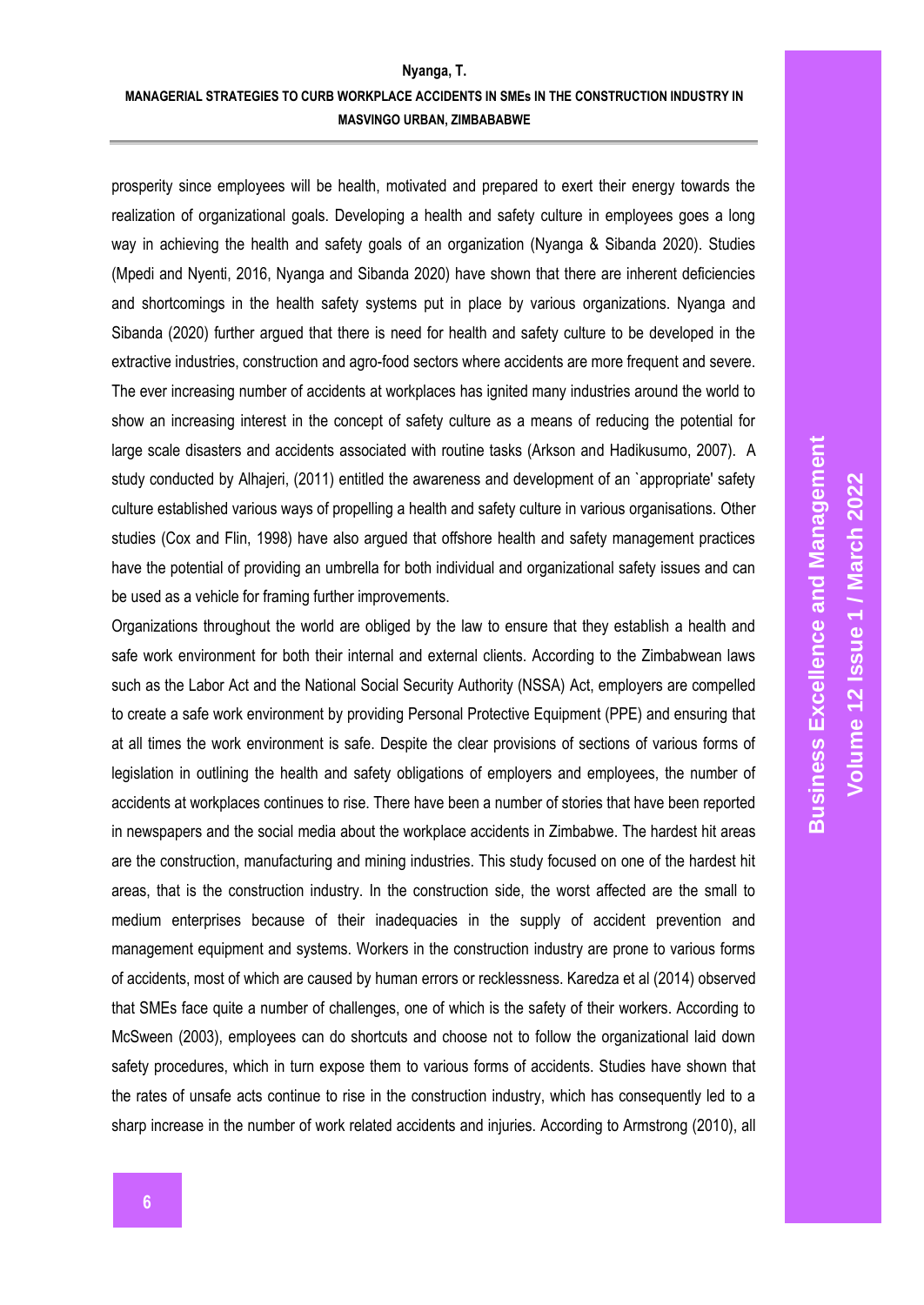employees are expected to be responsible not only for their own safety, but for the safety of other workers as well. Armstrong's assertion implies that both Management and employees share a mutual responsibility towards occupational health and safety.

Against this setting, there has been very little dialogue on safety culture in Zimbabwe especially in SMEs in the construction industry. The main purpose of this study was to address workplace related disasters in the construction industry in Zimbabwe, an area which has not been researched on by many scholars. Very few studies if any have been done to address workplace disasters in the construction industry in developing countries. To address the problem this study focused specifically on strategies for managing and curbing workplace related accidents in the construction industry in Masvingo urban. The study also focused on developing a health and safety culture among employees in SMEs in the construction industry.

#### **2. LITERATURE REVIEW**

Occupational health and safety involves putting in place effective and efficient systems, programs, decrees, laws, policies and regulations to avert and lessen the occurrence of accidents, injuries and illnesses and promoting accident awareness at workplaces (Kartam, 2000). Occupational health and safety is a broad discipline which encompasses all aspects relating to the safety and health of both management and workforce from the working conditions to the overall health of an employee (Ali, 2009). It is the responsibility of management to make sure that its workforce uses appropriate machinery and tools and that worker are provided with adequate personal protective clothing. More importantly it is essential that workers are well trained on issues governing safety and health in workplaces as espoused in ILO 1985, Convention No. 161, labour Act 28;01 and the Constitution of Zimbabwe.

This study is guided by Heinrich (1931)'s domino theory which is one of the key theories in the management of health and safety issues at workplaces. The theory has five dominos, the first being the social environment and ancestry, which is about the control of the operations by management. Managers have the primary responsibility for ensuring that work is done in a safe place. The workplace has to be safe and free from all forms of materials that can cause accidents. For example, managers have to clear the workplace and also provide protective clothing to the employees. In the second domino, Heinrich postulates that, environmental and genetic defects such as carelessness and neglectfulness play a momentous role in influencing hazardous acts which consequently cause accidents at workplaces (Hamid et al. 2013). The third domino is hinges on the unsafe acts made by workers, for instance starting the apparatus and equipment without warning, and also the negative working conditions such as poor lighting, and poor ventilation (Hamid et al. 2013). According to Heinrich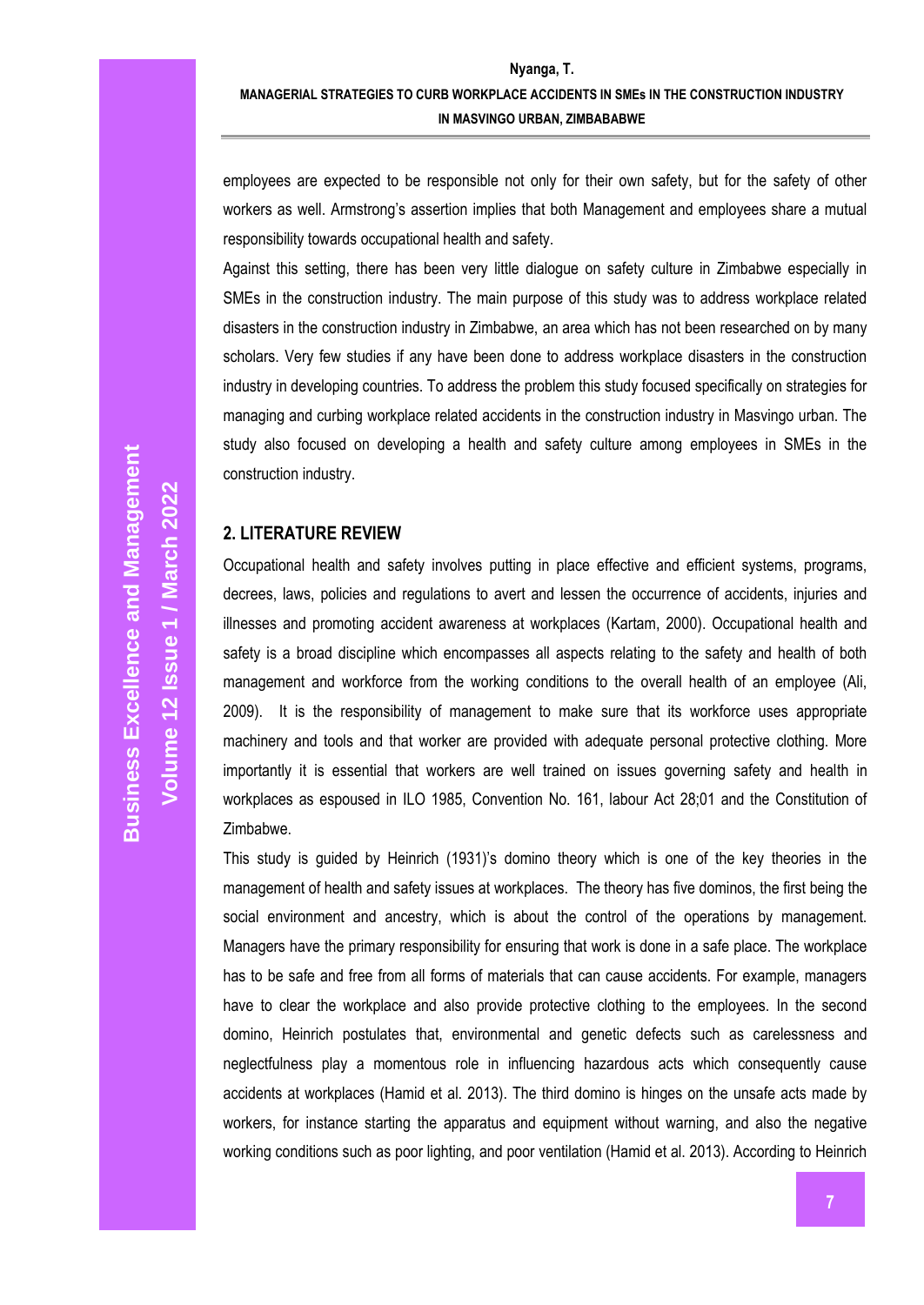(1931) the third domino is the instantaneous cause of accidents, hence if they are eradicated the other factors become insignificant. Heinrich spearheads the ideal that, an accident is a result of many occurring events fixed in a logical order, thus the domino sequence (Hamid et al. 2013). According to Heinrich, an injury is a result of an accident and this range from minor scratches to major injuries.

Alukas (2000) observed that Heinrichs' Domino Sequence Theory's first three dominos focused on the impact of human conduct on health and safety matters, which therefore shows that human beings or the human capital play a critical role in reducing the number of accidents at the workplace. In line with several reports in the media that most accidents in emerging small mines are caused by carelessness on the part of workers and management, artisanal miners play a major role in reducing the number of accidents at their workplaces. Furthermore, Heinrich cited in (Hamid et al. 2013) gives emphasis on both management and the labor force to be safety cognizant so as to reduce and curtail the occurrence of accidents. The emphasis of this research is to analyses the management and development of strategies for promoting health and safety and reduce the occurrence of accidents in small and medium enterprises in the construction industry in Zimbabwe. Reduction of accidents need both the management and workers to fully participate in the safety and health awareness, which is a perfect fit with the Domino Sequence Theory which seeks to address all human influence in promoting accidents (Health and Safety Authority, 2018).

In addition, the theory can trace the root cause of accidents in organizations and focuses on strategies for developing health and safety culture among Wildlife employees which prevents the recurrence of accidents. Yukl (2006) asserts that an increase in the recurrence of accidents on the working environment reduces employee morale, yet according to Tiwari (2014), low employee morale has a negative impact on the overall performance of the organization. Low morale is associated with complaints, strikes, violation of protocols, and high employee turnover. Most managers give a blind eye on the unsafe working conditions, which in turn result in accidents at workplaces (Arkson and Hadikusumo, 2007). According to Heinrich's theory of accident prevention, lifting the central domino that is eliminating unsafe acts and conditions will minimize or prevent the occurrence of accidents (Hamid et al. 2013).

Du Pond, (2011) is of the view that the best approach to mitigate occupational accidents, injuries, and illnesses is to involve everyone in the organization to take part in the implementation and promotion of safety and health procedures in the organization. Organizations with active health and safety leadership are characterized by low accidents, injuries, and high productivity, highly motivated, and satisfied employees (OSHA, 2002). It is important for an organizations' management to drive behaviour based safety culture in the working environment, since culture molds behaviour (Skeepers and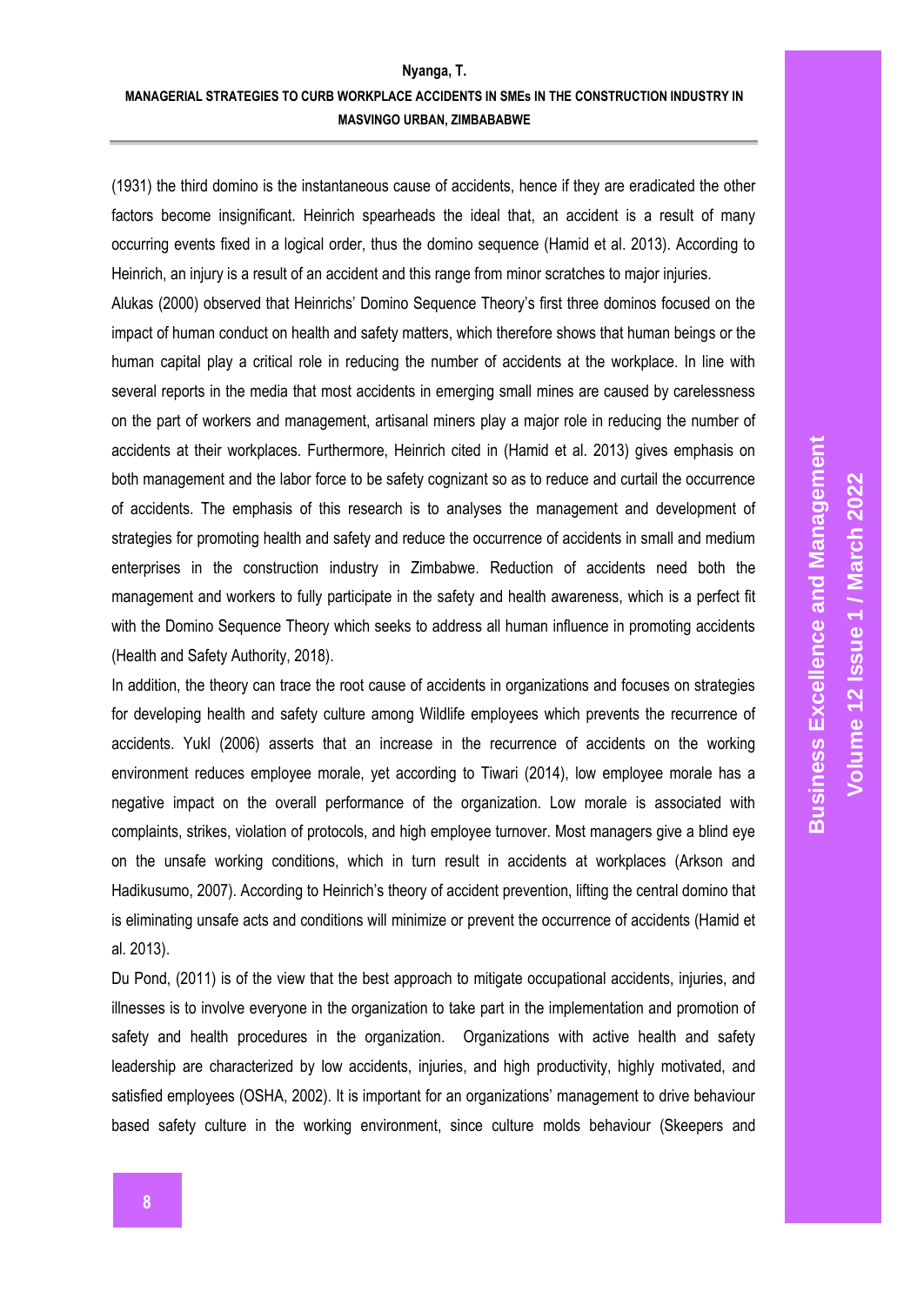Mbohwa, 2016). A study carried out by Agnew and Asworth (2012) showed that **o**ccupational safety and health are essential measures that are employed by a combination of both management and employees for purposes of reducing workplace hazards and accidents. Well planned and implemented workplace health and safety programs also improve the health and wellbeing of workers and all the stakeholders of the organisation (HSA, 2018). Occupational safety promotions should always go further than the legislative requirements. Some of the programs which are not necessarily provided for in legislation are work-life balance policies, awareness campaigns on health practices such as exercises, health diets and many others. Studies carried out revealed that well planned and acceptable occupational health and safety programs put in place by the organization leads to higher employee morale, reduced rate of absenteeism, increased retention rate, employee satisfaction, and overall an increase in productivity (Agnew and Ashworth, 2012).

#### **3. RESEARCH METHODOLOGY**

The study employed the descriptive multiple case studies design. Four SMEs drawn from the construction sector in Masvingo urban participated in the study. Bryman (2012) is of the view that a case study generally comprises of comprehensive and in-depth analysis of one case or single or multiple case organizations. It was essential for the study to adopt a descriptive multiple case study research design because it makes sure that the enriched information and data is gathered since a detailed analysis of issues is done and also data is collected from more than one organization. Collecting data from more than one organization enhances the trustworthiness of the collected data (Kothari and Garg, 2014). The target populations of this study were both management and employees in SMEs in the construction industry in Masvingo urban. The population included employees in managerial positions, supervisory positions, semi-skilled, skilled and un-skilled workers. The exact number of the target population was not established because some of the SMEs in the construction industry were not registered and also that the majority of SMEs do not keep employees beyond the construction project. The study targeted both managers and employees because both of them play a key role in the promotion, enhancement and management of health and safety in the construction industry. For instance, management is responsible for developing strategic plans for enhancing health and safety for employees and the rest of the stakeholders. On the other hand employees have a role of implementing health and safety rules and protocols put in place by the organization hence their participation in this study was very essential. A sample of one hundred (100) participants was chosen to participate in the study. A sample of 100 participants was opted for because it was representative enough for the population of the study. 100 participants constituted over 30% of the population of the study which is well above the recommended percentage of the sample by several scholars. A sample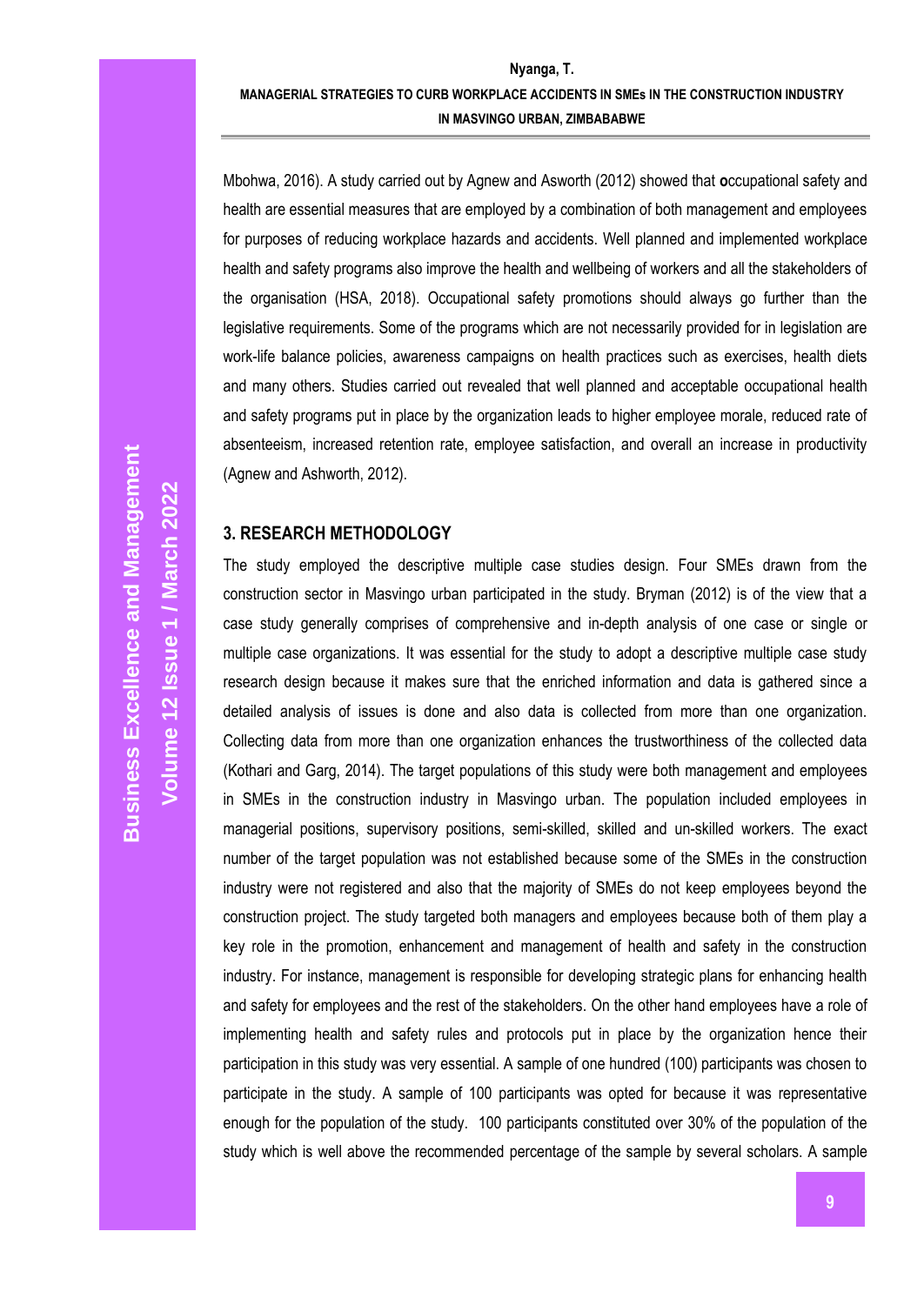that adequately represents the population bears positive implications on statistical validity of the data. A voluntary sampling technique was used to select all the participants who participated in the study. Questionnaires were sent to human resource managers via email and construction employees social platforms. Workers made decisions either to participate or not to participate in the study. The voluntary sampling technique was used because it had an advantage of giving all the subjects equal opportunities of being selected to participate in the study. Furthermore, the voluntary sampling approach ensures that there is no bias in the selection of the participants and that there are higher chances that the sample was representative of the population under study. Data was collected by administering a questionnaire to all the selected workers and members of management. Respondents were given up to one (1) week to complete and return the questionnaire. The time frame to complete the questionnaire was deemed by the researcher as long enough for respondents to complete without being rushed. This gave the respondents the time to think through their responses and give well thought out responses. A questionnaire was opted for because it provided and accorded respondents an opportunity to express their views freely and at their own pace. Furthermore, data collected using questionnaires can be easily quantified, analysed and compared. Questionnaires were more appropriate compared to face-to-face interviews because of the COVID 19 restrictions which discouraged people from having face to face meetings or conversations. The collected data was analysed statistically using the Statistical Package for Social Sciences (SPSS).

## **4. FINDINGS**

#### **Biographical Data**

| Gender | Frequency | (% )<br>Е |
|--------|-----------|-----------|
| Male   | 80        | 80        |
| Female | 20        | 20        |

| <b>Educational Qualification</b> | Frequency | F(% ) |
|----------------------------------|-----------|-------|
| Advanced level & below           | 45        | 45    |
| Diploma                          | 33        | 33    |
| Degree                           | 22        | 22    |

| Work Experience | Frequency | (% )<br>F |
|-----------------|-----------|-----------|
| 5yrs and Below  | 40        | 40        |
| 6-10yrs         | 25        | 25        |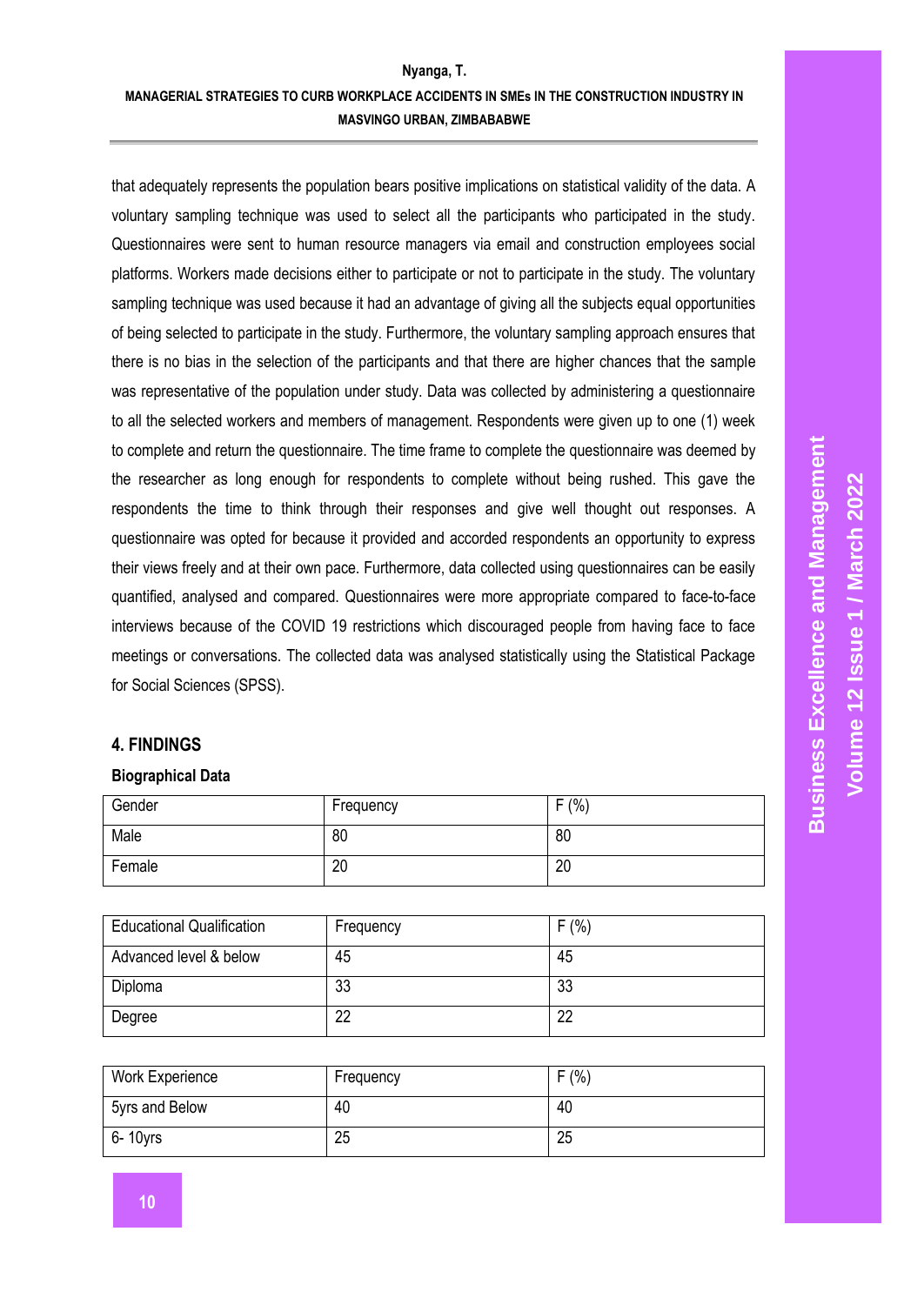#### **Nyanga, T.**

### **MANAGERIAL STRATEGIES TO CURB WORKPLACE ACCIDENTS IN SMEs IN THE CONSTRUCTION INDUSTRY IN MASVINGO URBAN, ZIMBABABWE**

| 11yrs ano<br>above | ັບ | <br>vu |
|--------------------|----|--------|
|                    |    |        |

Expectedly for the construction industry, there are more male employees than female employees. Most of the work sections such as bricklaying, plumbing and plastering in the construction industry are dominated by men. In terms of qualifications of the participants, the majority of them had advanced level and below. The SMEs in the construction industry had very few people who had degrees, which is expected since the majority of workers are supposed to be artisans who will be doing the actual construction work. In terms of work experience, the five years and below category dominated all the categories, mainly probably as observed by Nyanga et al (2012) that brain drain crippled the construction industry in Zimbabwe. A number of young professionals always cross the border to South Africa in search of greener pastures thereby leaving the construction industry being manned by newly qualified artisans or unskilled workers.

| No             | Safety strategy                                                 | SA % | A    | N%             | D    | SD%            |
|----------------|-----------------------------------------------------------------|------|------|----------------|------|----------------|
|                |                                                                 |      | $\%$ |                | $\%$ |                |
| 1              | Prioritizing jobsite safety                                     | 43   | 35   | $\mathbf 0$    | 11   | 11             |
| $\overline{2}$ | Organize & conduct daily safety meetings and site<br>inspection | 32   | 41   | $\overline{2}$ | 20   | 5              |
| 3              | Hold all key stakeholders accountable                           | 10   | 49   | 15             | 21   | 5              |
| 4              | Promote effective communication among staff                     | 35   | 39   |                | 12   | 13             |
| 5              | Develop an effective site design layout                         | 48   | 52   | $\mathbf 0$    | 0    | 0              |
| 6              | Reward good safety practices                                    | 29   | 41   | $\mathbf{0}$   | 21   | 9              |
| $\overline{7}$ | Organize safety training workshops                              | 38   | 43   |                | 15   | $\overline{4}$ |
| 8              | Employ appropriately qualified people                           | 34   | 25   | 4              | 27   | 10             |

#### **4.1 Strategies**

**Key**: SA- Strongly Agree; A – Agree; N – Neutral; D – Disagree; SD – Strongly Disagree

The study revealed that jobsite safety should be given first priority on all the activities of the organization. 78% of the respondents agreed that management should put first priority on the safety of workers since workers are the most precious and important assets of the organization. This implies that job safety should be placed ahead of all the activities of the organization such as cost reduction, timelines and productivity. An employer who demonstrates to workers that their safety is one of his/her

**Volume 12 Issue 1 / March 2022**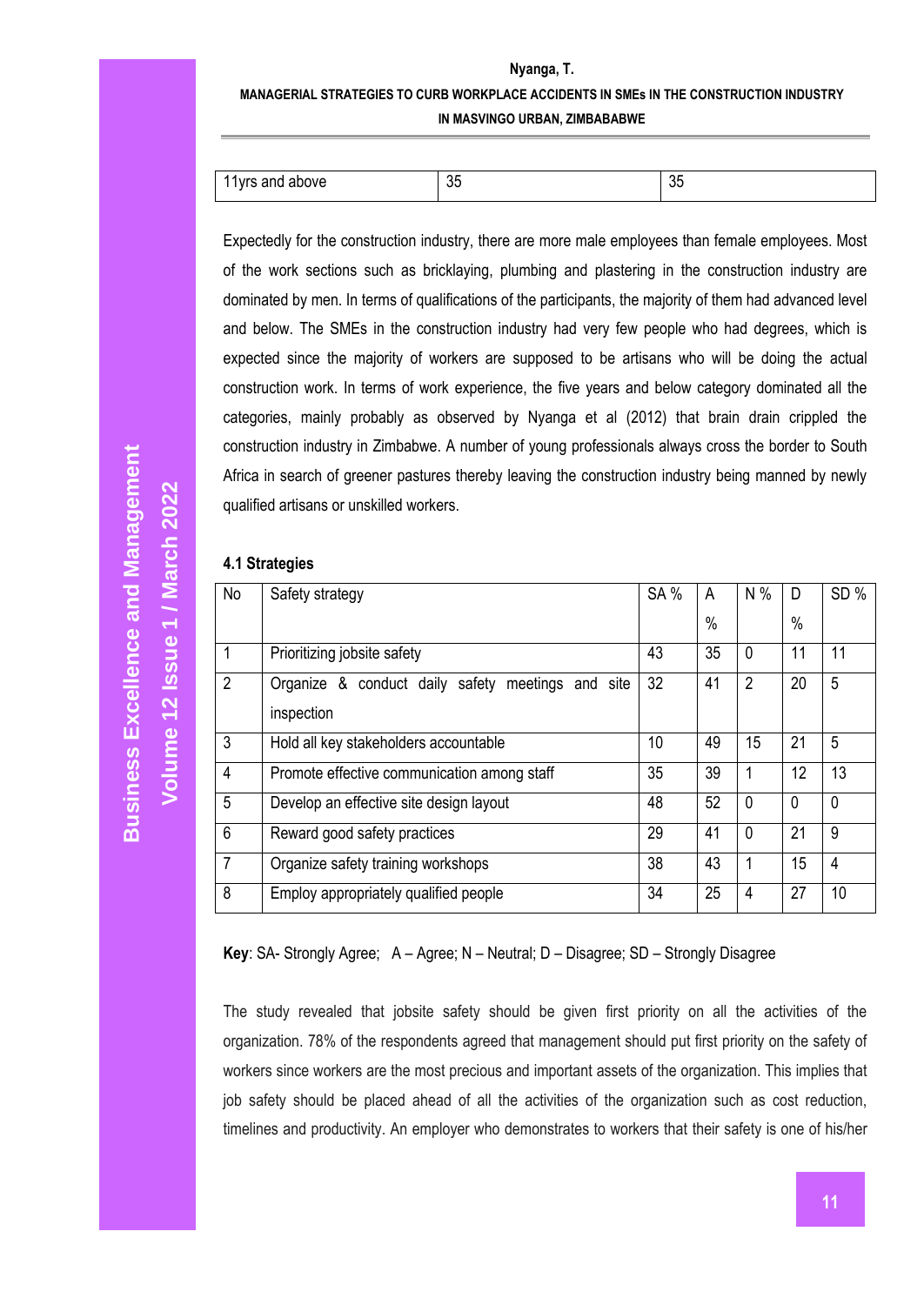#### **Nyanga, T.**

# **MANAGERIAL STRATEGIES TO CURB WORKPLACE ACCIDENTS IN SMEs IN THE CONSTRUCTION INDUSTRY IN MASVINGO URBAN, ZIMBABABWE**

top priority issues or concern wins the hearts of employees. The findings are consistent with Nyanga and Sibanda (2020) who observed that health and safety are some of the key facets and drivers of job satisfaction among employees in all the industries including those operating in armed conflict societies. The advantage of promoting a safe work environment significantly reduces costs that are related to accidents while at the same time improving productivity. Accidents result in the increase of cost overruns and delays in job and task completion. Improving safety at construction sites helps organisations to complete their construction projects within the set timelines since there will be fewer days if any that would be lost due to accidents and injuries of workers. Nyanga and Sibanda (2020) also observed that a well designed and implemented health and safety system which significantly reduces the rate of accidents assist in reducing insurance and indemnity costs. This therefore imply that organizations that invest in job safety are bound to develop a good corporate image and also attract the highly skilled and motivated staff; which in turn translate to higher productivity.

75% of the participants are of the view that organizations should organize and conduct safety meetings/talks and site inspections every day before work commences. Safety meetings work as a reminder of safety issues, principles, guidelines and protocols put in place by the organization, nation and international which employees are expected to uphold so to minimize risk of accidents at workplace. Construction organizations in Zimbabwe are expected by law to hire a health and safety person who is well versed in safety issues in the construction industry, whose main responsibility is to organize safety talks and also enforce the implementation of set safety rules, regulations, policies and protocols. Brief but highly informative safety gatherings before work commences should be held on a daily basis, with all workers being compelled to attend. The meetings help supervisors to go through the tasks scheduled for the day and the dangers that are associated with the day's tasks. Moyo (2006) argued that the agenda of morning talks is to remind workers of all the safety procedures and more importantly outline dangers that are associated with the work scheduled for that particular day. Morning briefings help management to address all the safety concerns raised by workers and other key stakeholders. Management and supervisors should avoid belittling the safety concerns raised workers but keenly follow the arguments and pay attention to all the raised issues. Furthermore, construction sites should be regularly monitored and inspected at least twice a day; preferably before work starts and after work ends. This approach helps to manage all if any safety fears and apprehensions such as tools like shovels, mattocks, trowels and others which will have been left lying around the construction site. The approach also helps to manage damaged equipment by putting it in safe places since they can be hazardous to both workers and visitors. However other scholars (Nyanga & Sibanda 2020) are of the view that construction sites needs to checked and scrutinized throughout the working day for purposes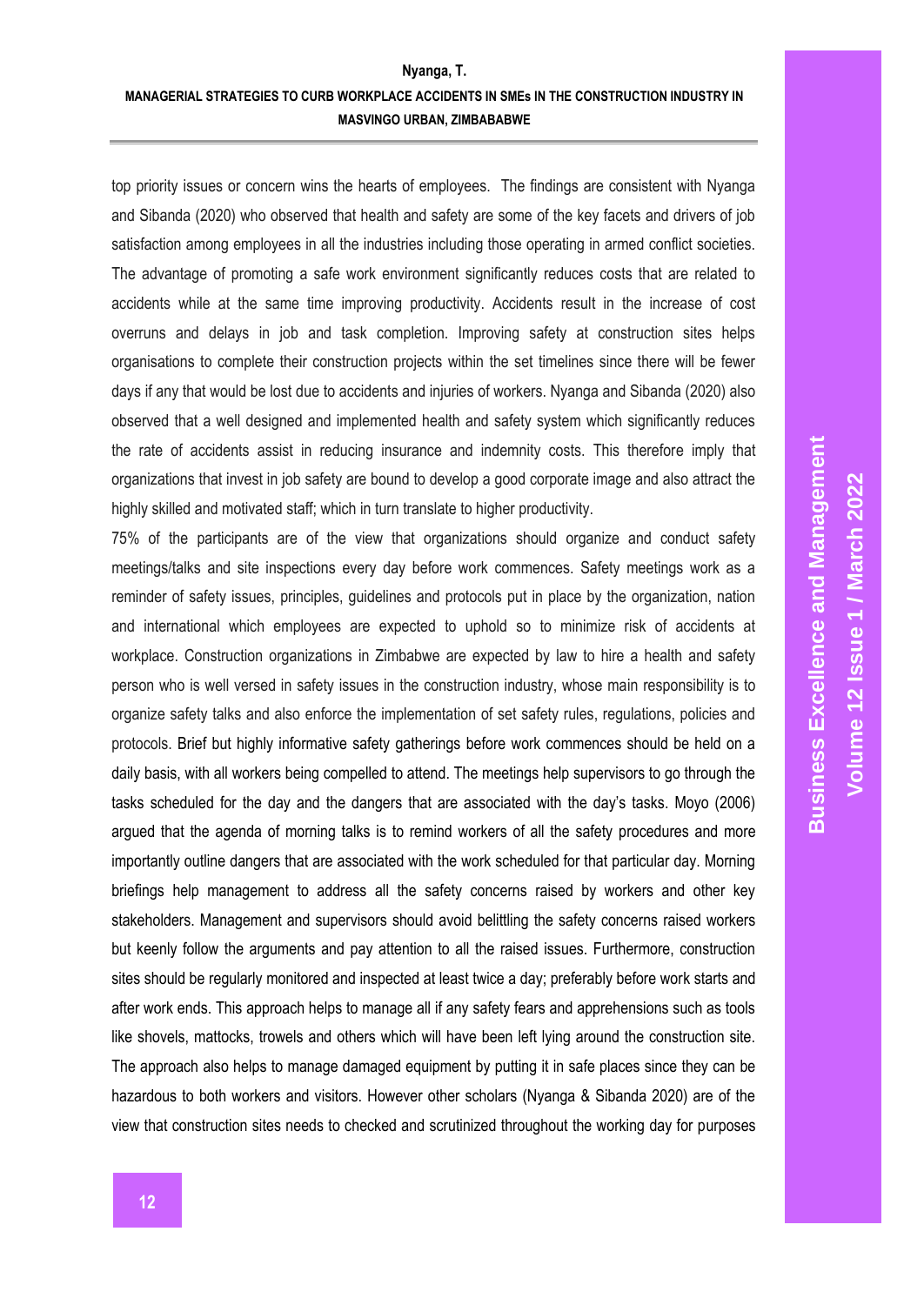of identifying any possible threats and risks. Management with the help of health and safety personnel should regularly inspect and monitor workers so as to ensure that they observe safe working rules, regulations and ethics.

The study also revealed that the other strategy that can be employed by management to curb workplace accidents and risks at construction sites is by holding all the key stakeholders accountable. It should be made a culture that it is the responsibility of all the people who visit the construction to ensure that safety policies and principles are adhered to. Both managers and shop floor workers are expected to uphold and follow all the safety procedures put in place by the organization and other key stakeholders such as the government, international institutions like International Labor Organizations (ILO). Managers should always stress the point that unsafe culture, ethic and practices put a number of workers in danger; including those who be religiously following set rules and regulations. Adhering to safety rules protects both workers and the property of the construction company. This shows that all organizations in the construction industry should make all workers accountable for their unsafe acts and practices. The first step to do that is for the organization to ensure that all the health and safety rules and regulations are well and clearly defined and elaborated to all the people ate the construction site and also to those who frequently visit the construction site. Information on the consequences for failing to adhere to the rules should be explicitly explained to all the key stakeholders. The findings are consistent with Reeves (2000) who observed that organizations should also endow workers to communicate and report all hazardous conditions, or unsafe practices done by their coworkers, supervisors, managers and all the people who visit the construction site. Failing to follow safety protocols is tantamount to 'suicide' in the construction site due to the high risk that is associated with the construction industry throughout the world. Every person on the construction site should be empowered to demand a work stoppage for purposes of addressing and fixing all forms of safety issues.

74% participants also indicated that the other strategy for curbing accidents at construction sites is by ensuring that an effective and efficient communication and employee coordination systems are put in place. The organization should put in place various forms of communication network so as to ensure that all the workers and other stakeholders get prompt information in case of a looming disaster or hazard. Alarms to alert people of looming danger can be installed at strategic points. The other mode of communication that can be put in place is by establishing a safety committee that comprises workers from all levels of the construction organization. The main role of the committee would be to enforce the implementation of the safety and accident prevention rules and regulations. Their other role would be to appraise and update the construction company's accident prevention activities, rules and regulations. The committee can also craft construction site specific accident prevention plans during the pre-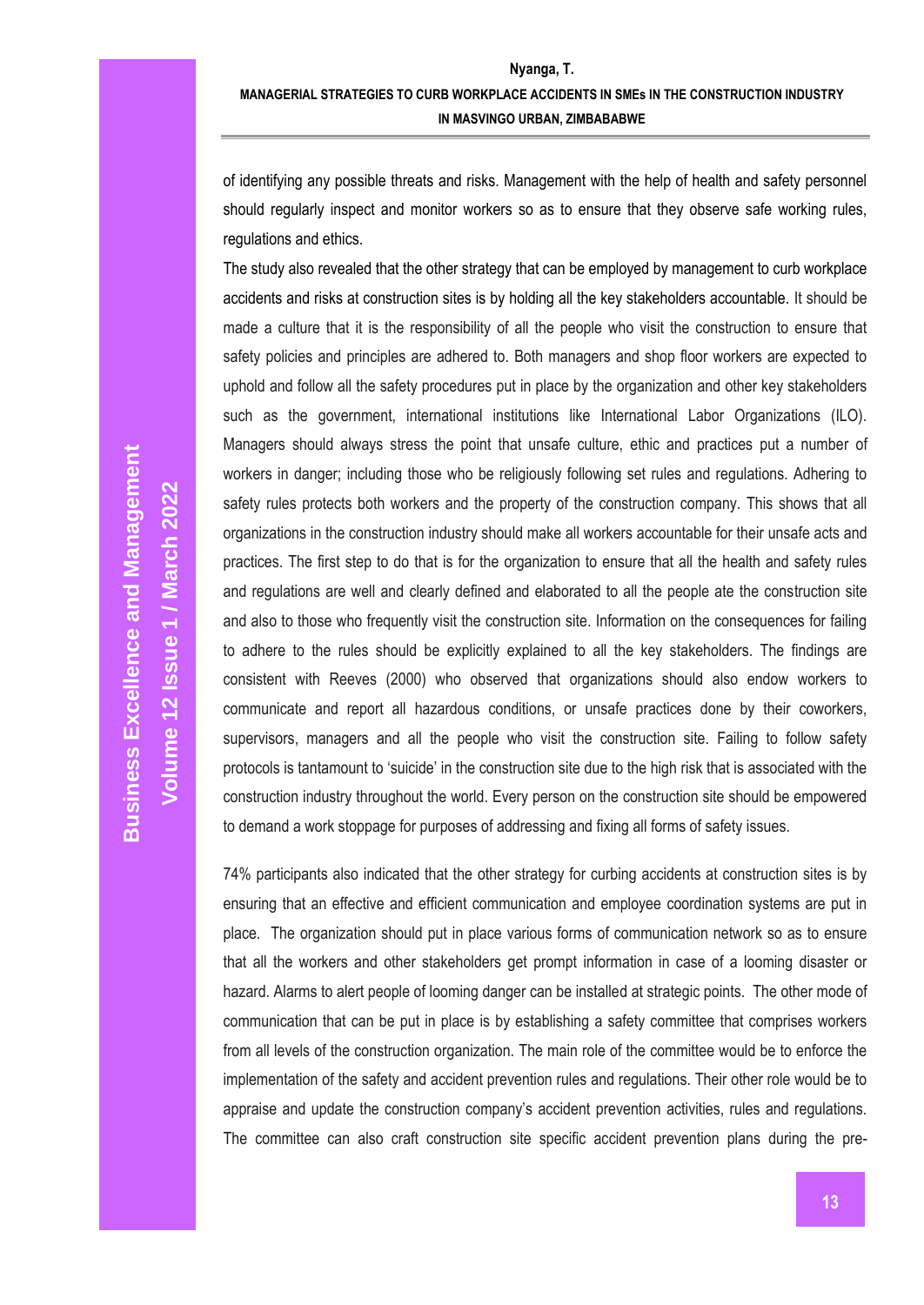construction stages of the construction work; which in turn assist to identify possible hazards and safety worries. The process will also help in the development of a well-coordinated layout of activities and machinery. An accident response team is put in place at the construction site with some basic first aid skills. The development and designing of an effective site design also garnered 80%. This shows that a well-designed layout promotes effective organization and management of organizational activities in a manner that reduces accidents caused by poorly coordinated activities.

Rewards and incentives can also be used to curb accidents at workplaces in the construction industry. Managers should reward workers for following accident prevention and free working practices such as putting on personal protective equipment (PPE), organizing safety meetings. The findings are in sync with several scholars who argued that if workers are given rewards to behave in a particular manner, they will certainly change and behave as the expectation of the person or organization which holds the rewards. This implies that rewards and punishment can be utilized as tools for motivating workers to adhere to safety procedures and protocols. Coupled with rewarding good performers are organizing safety training workshops for workers and other important key stakeholders. Appropriately trained and skilled workers can easily assist the organization to improve its safety culture. It should be noted that for trainings to be effective they should not be a one-off event but should be a continuous process. Ongoing imparting of skills and knowledge goes a long way in making employees better retain the concepts they've been taught. Results (59%) also showed that employing appropriately qualified personnel also assist in managing accidents at workplaces.

## **5. CONCLUSION**

Firstly, the study concluded that accidents at construction sites can be catastrophic and cause serious damages to both humans and property. To minimize workplace instigated accidents that damage both human and property, employers and employees are expected to diligently, effectively and efficiently play their roles of promoting health and safety of workers as espoused in the labour regulations of Zimbabwe. Employers are however, expected to do more to curb the challenge because they hold positions of power and authority and have better financial positions than workers, which are key antecedents to the operationalization of health and safety regulations. Secondly, it was also concluded that developing top-notch accident free culture in the construction industry can assist to curb workplace accidents. Managers and other employees in supervisory positions need to lead by example and also reward workers who religiously follow health and safety rules and regulations. Prioritizing jobsite safety and conducting safety meetings and site inspections every day before work commences are some of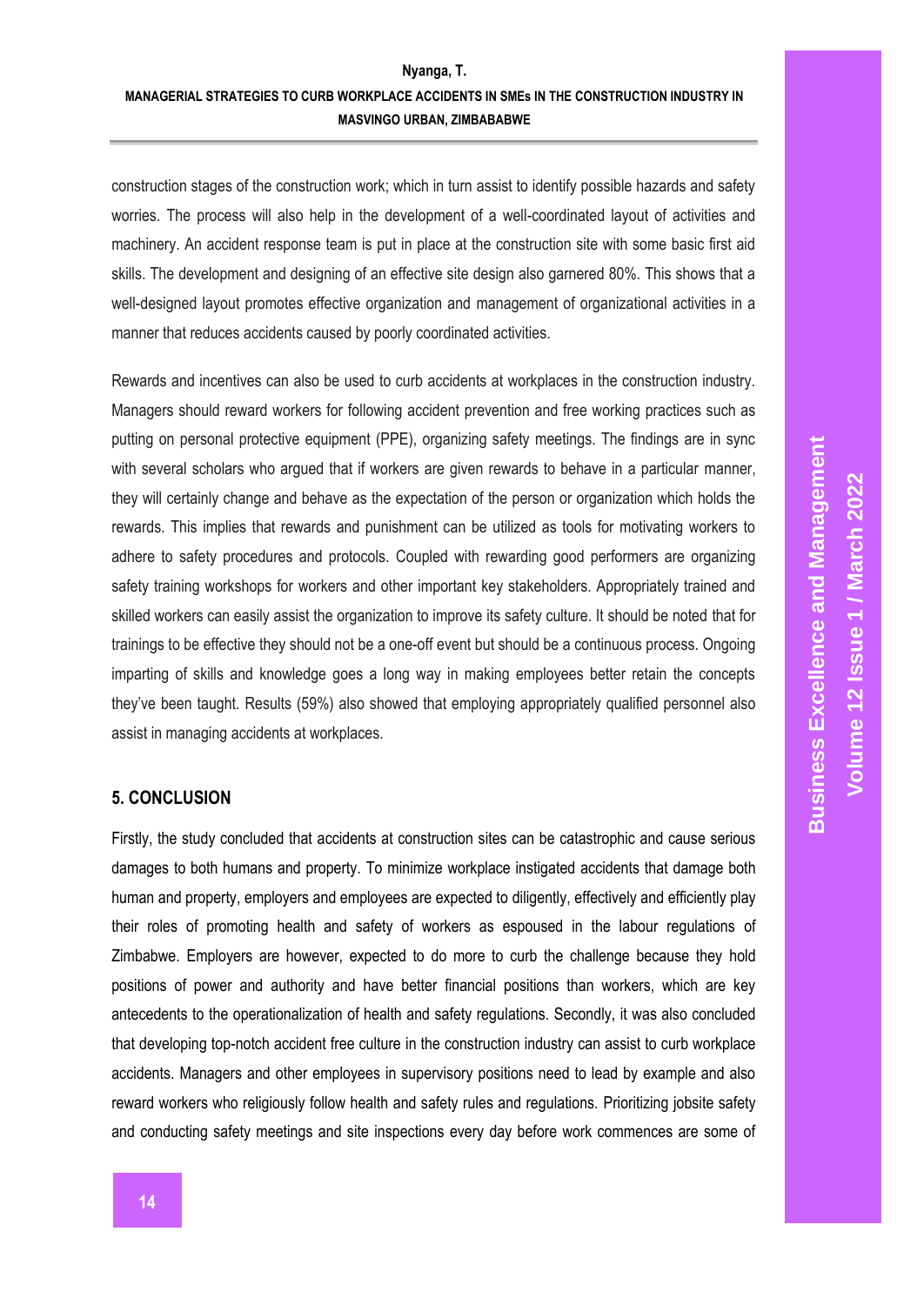the key strategies that can be employed to reduce the regularity of workplace accidents in the construction industry. Thirdly, the study further concluded that training and development, rewarding workers who adhere to safety rules and regulations, effective communication system within the organization, appropriate and effective design layout are some of the fundamental tools that can be incorporated in curbing the problem of accidents at workplaces in the construction industry. Fourthly, it was concluded that organizations tend to benefit more if they reduce workplace accidents to the barest minimum. Organizations that reduce accidents at their workplaces tend to create good corporate image, promote worker satisfaction and reduce medical and litigation costs, which are all key ingredients to profitability and increase in the value of shares.

## **6. RECOMMENDATIONS**

The following recommendations were proffered;

- The government should explore ways of ensuring that all construction companies comply with local, regional and international health and safety regulations, protocols and ethics because most of the accidents are caused by the failure by either employers or employees to adhere to set rules and regulations.
- SMEs should explore ingenious ways of ensuring that their workers operate in a safe work environment. SMEs need to regularly organize training workshops and onsite-counseling services and meetings so as to arm workers with skills, knowledge and strategies of reducing or avoiding workplace related accidents.
- SMEs should allocate a fund that address health and safety issues which can be used for incentivizing workers for observing and following health and safety regulations.
- Future studies should cover health and safety issues in SMEs in the Mining industry since there are several media reports which suggests that there is an increase in the number of workplace accidents in that sector. Furthermore, future studies need to cover a larger conceptual and geographical area on health and safety issues in the construction industry.

#### **Managerial Implications**

The findings of this study have positive managerial implications in that they promote and enhance human capital management excellence, effectiveness and efficiency which in turn instill discipline in workers. Organizational effectiveness and excellence significantly improves the profitability and propel an increase in the value of the shares of the company. Good corporate image promotes employee engagement, organizational citizenship and customer loyalty; hence this study has significant

**Volume 12 Issue 1 / March 2022**